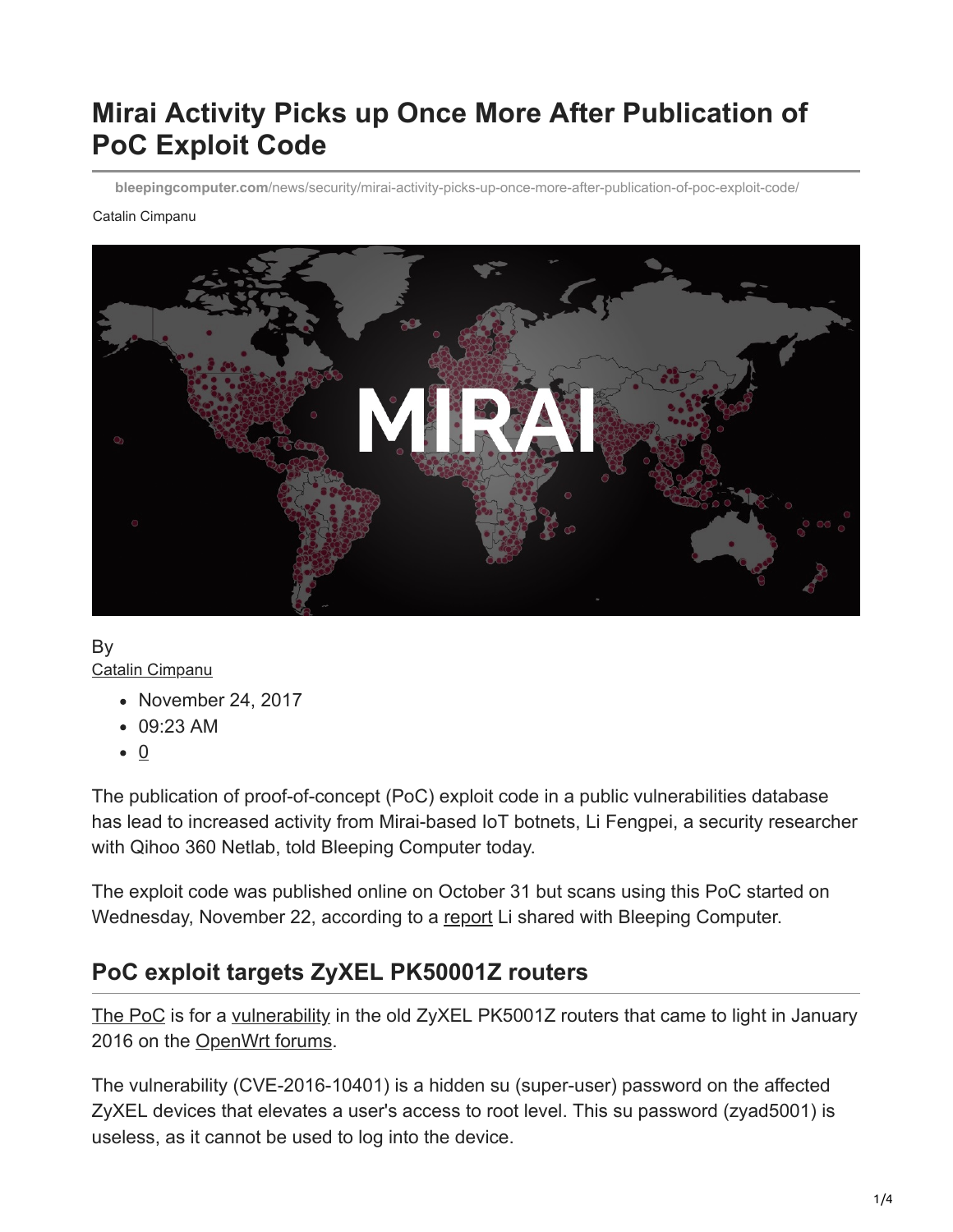Nonetheless, miscreants have discovered that there's a large amount of ZyXEL devices that have shipped to users that are using admin/CentryL1nk and admin/QwestM0dem as default Telnet credentials.

The PoC published last month automates the process of logging into a remote ZyXEL device using one of the two Telnet passwords, and then uses the hardcoded su password to gain root privileges.

## **Mirai botnet incorporates recent ZyXEL PoC**

The PoC exploit code had Mirai written all over it the moment it was published online. This is because Mirai botnets are built by scanning the Internet for devices with exposed Telnet ports and using a list of default credentials to attempt to log into devices and install the Mirai DDoS malware.

Starting on Wednesday, this is exactly what happened. For the past 60 hours, Li says Netlab has detected a spike of scans on ports 23 and 2323, both used for Telnet authentication. Attackers are using the above PoC to break into exposed devices and infect them with Mirai.



Such a massive scan campaign did not go unnoticed. Independent security researcher Troy Mursch also reported a similar uptick in Mirai activity yesterday.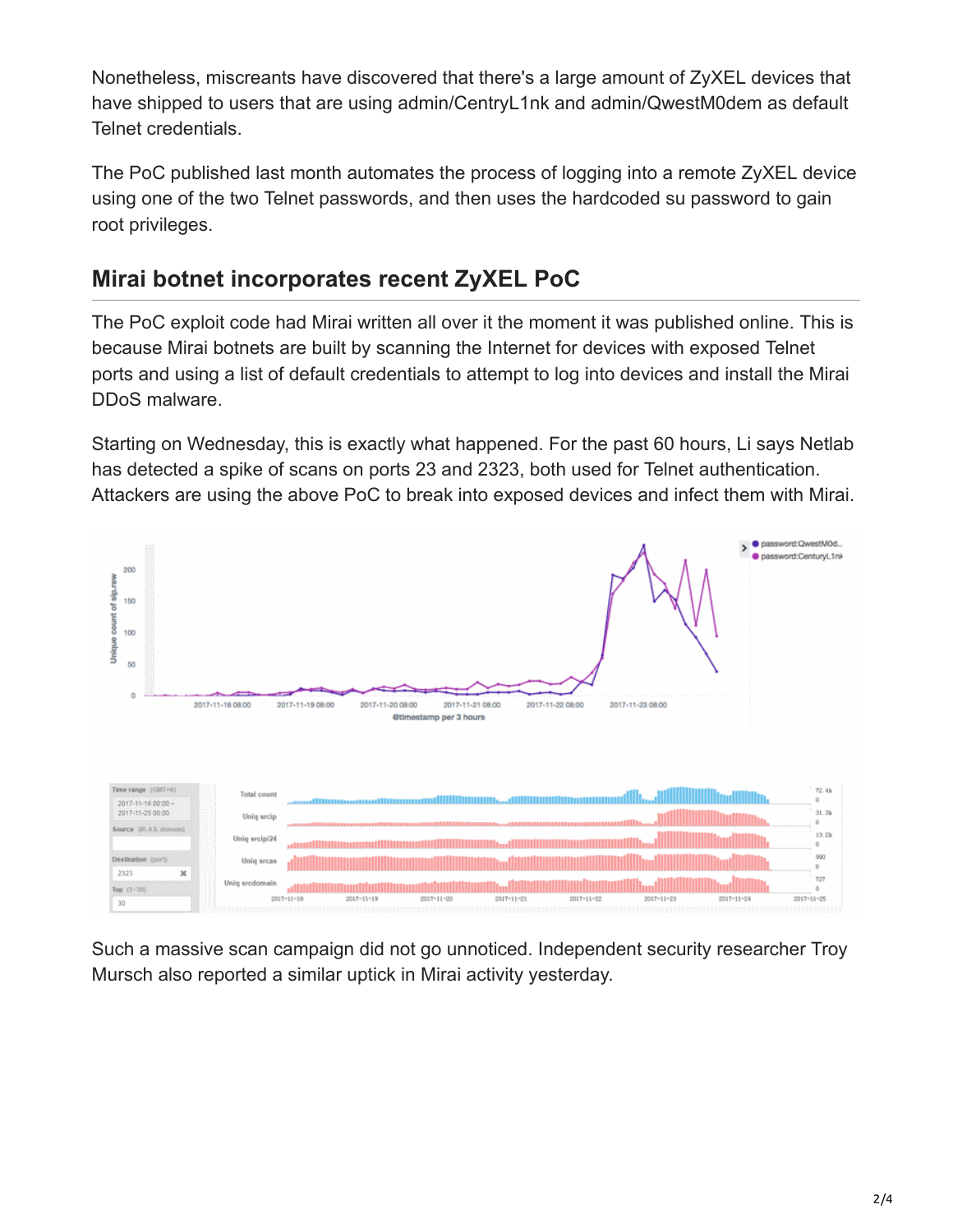879 new unique IP addresses were found in the [#Mirai](https://twitter.com/hashtag/Mirai?src=hash&ref_src=twsrc%5Etfw)-like [#botnet](https://twitter.com/hashtag/botnet?src=hash&ref_src=twsrc%5Etfw) on 2017-11-22

This is an all-time record for the most new unique IP address that I've seen added to the botnet in one day.

A massive increase of volume from Argentina [\(@Telefonica\)](https://twitter.com/Telefonica?ref_src=twsrc%5Etfw) is largely the cause. [pic.twitter.com/c8GBUpKNgW](https://t.co/c8GBUpKNgW)

— Bad Packets Report (@bad\_packets) [November 23, 2017](https://twitter.com/bad_packets/status/933624559483346944?ref_src=twsrc%5Etfw)

### **Most new Mirai bots are located in Argentina**

As both Netlab and Mursch have pointed out, most of the infected devices are from Argentina, and more precisely from the network of local ISP Telefonica de Argentina.

Netlab says it detected around 100,000 IPs performing these scans in the past 60 hours. Since Mirai-infected devices perform the IP scanning and exploitation attempt, this is an approximate estimation of the number of bots in this Mirai botnet that's looking for vulnerable ZyXEL devices.

NetLab says that around 65,700 of these bots were located in Argentina, a clear sign that the ISP has shipped devices with the default creds included in the public PoC.

The good news is that Mirai bots do not have a persistence mechanism in place, meaning they are removed when the router reboots. This is why Mirai botnets wildly vary in size from day to day, and why botnet herders need to be constantly scanning the Internet to keep their bot numbers up.

This is also not the first time when a Mirai botnet has exploited flaws in one particular ISP's [network to grow to a mammoth size. Similar incidents have happened in Germany and the](https://www.bleepingcomputer.com/news/security/uk-police-arrest-suspect-behind-mirai-malware-attacks-on-deutsche-telekom/) UK in November and December 2016.

The hacker behind those incidents deployed faulty Mirai malware versions that eventually brought down Internet services for ISP customers. Law enforcement tracked down, [arrested,](https://www.bleepingcomputer.com/news/security/uk-police-arrest-suspect-behind-mirai-malware-attacks-on-deutsche-telekom/) charged, and [sentenced](https://www.bleepingcomputer.com/news/security/after-dodging-prison-in-germany-mirai-hacker-bestbuy-charged-in-the-uk/) the hacker, named BestBuy (also known as Popopret).

There are no reports that Telefonica users are suffering from Internet connectivity outages, meaning users are not aware their devices are infected with the Mirai malware.

### **Related Articles:**

[Honeypot experiment reveals what hackers want from IoT devices](https://www.bleepingcomputer.com/news/security/honeypot-experiment-reveals-what-hackers-want-from-iot-devices/)

[New EnemyBot DDoS botnet recruits routers and IoTs into its army](https://www.bleepingcomputer.com/news/security/new-enemybot-ddos-botnet-recruits-routers-and-iots-into-its-army/)

[Mirai malware now delivered using Spring4Shell exploits](https://www.bleepingcomputer.com/news/security/mirai-malware-now-delivered-using-spring4shell-exploits/)